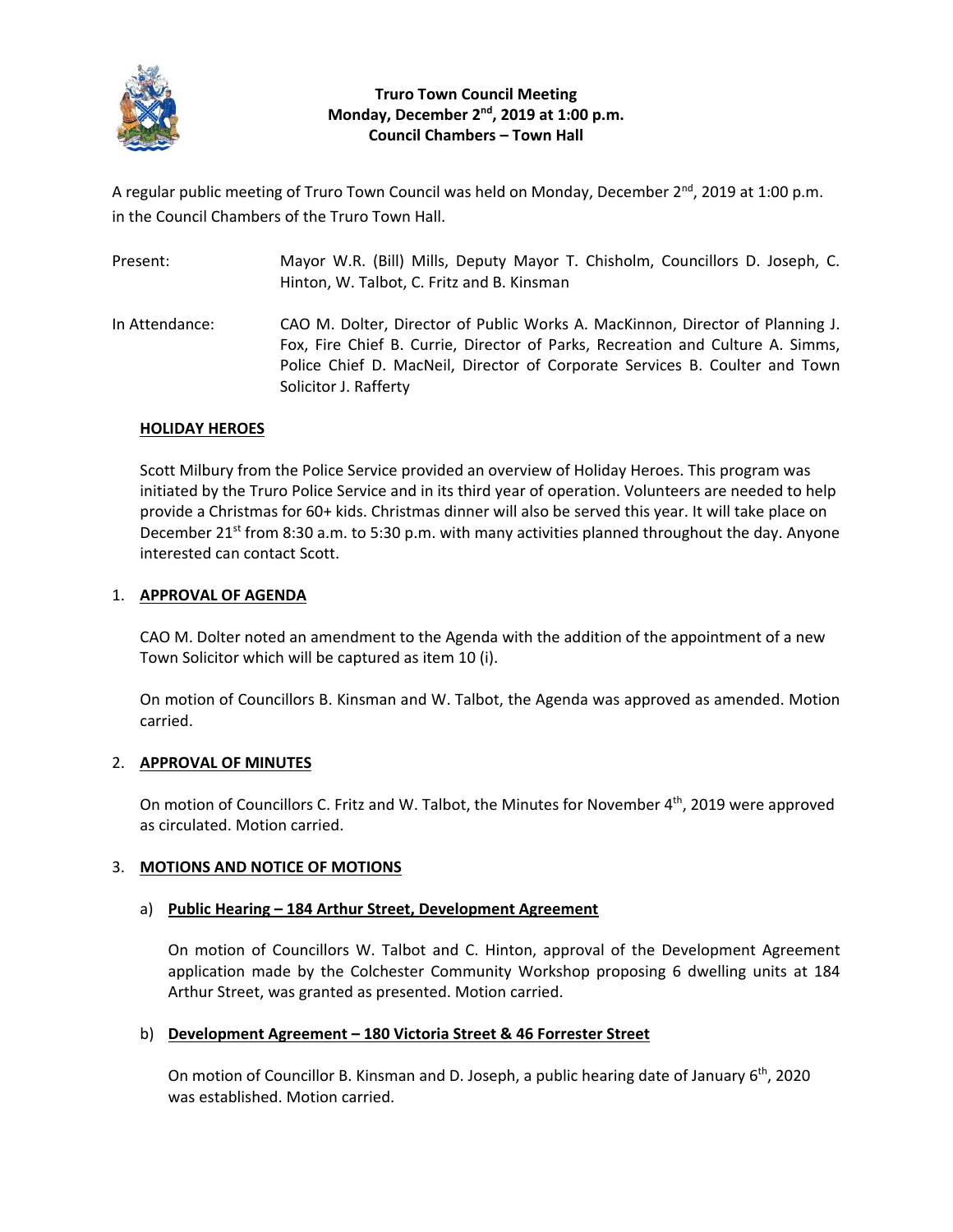## 4. **PETITIONS AND DELEGATIONS** – N/A

## 5. **OLD BUSINESS** – N/A

### 6. **IN‐CAMERA SUMMARY REPORT**

CAO M. Dolter advised there was no in‐camera session in November. There will be two (2) items to discuss in‐camera following December's public meeting.

## 7. **COMMITTEE REPORTS**

### **CAO Report**

The CAO report for the month of November was presented to Council.

Councillor D. Joseph asked for clarification on the alcohol symposium and the comment in the report referring to minimizing alcohol. CAO M. Dolter indicated from a municipal perspective, we would minimize the advertisement of the drinking aspects of community events.

## **Corporate Services Report**

The Corporate Services report for the month of November was presented to Council.

## **Fire Report**

The Fire Report for the month of November was presented to Council.

### **Planning and Development Report**

The Planning and Development report for the month of November was presented to Council.

Councillor B. Kinsman asked about the type of solid waste complaints. J. Fox advised that it's typically things like overflowing bins, garbage left out outside of regular pick up times, large items left on the curb, etc.

Councillor B. Kinsman also asked about the new bylaw where garbage bins are to be placed six (6) metres from the road. J. Fox indicated that residents were informed and were given a period of time to comply which the bylaw is now being enforced. There has been negative feedback received from Camden/Harmony residents. J. Fox indicated that perhaps these areas should be excluded from the bylaw which will need to be brought back to Council for amendment.

### **Police Report**

The Police Report for the month of November was presented to Council.

### **Public Works Report**

The Public Works report for the month of November was presented to Council.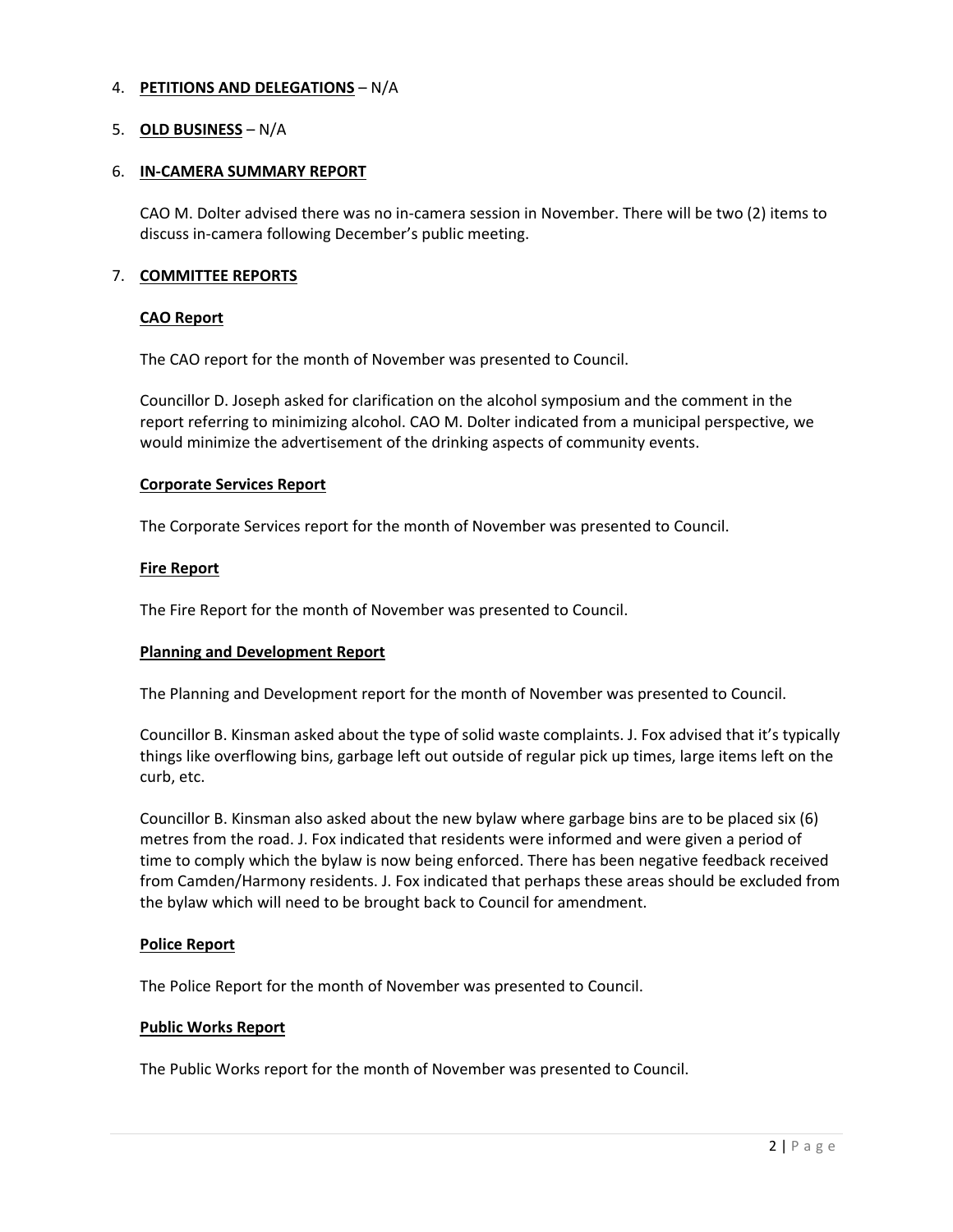Councillor C. Hinton asked about when the sidewalks would be addressed on Ross and Laurie Streets. Director of Public Works A. MacKinnon advised work would begin soon and would continue throughout the winter when crews were not doing snow removal, weather permitting.

Councillor C. Hinton also asked if the Town has ever considered parking on only one side of Prince Street during the winter. CAO M. Dolter noted that the Town has not considered this as it would have an impact on merchants. Once the snowbanks reach a certain height, the Town proceeds with removal of the snow.

A resident informed Councillor C. Hinton of vehicles speeding on Arthur Street, by the Glengarry and almost being struck in the crosswalk. It was asked as to whether a traffic camera could be installed. CAO M. Dolter indicated that controlling traffic speed could be looked at, as well, Director of Public Works A. MacKinnon further indicated that they were looking at optimizing the traffic signal timings at that intersection which may also help with this issue.

Further to Councillor C. Hinton's above comments regarding traffic on Arthur Street, by the Glengarry, Councillor D. Joseph advised that it's difficult for drivers to see pedestrian walk signals at that intersection. In addition, it's very difficult for drivers to see pedestrians along Prince Street where the parking spots abut the bump outs and the crosswalk. Director of Public Works A. MacKinnon indicated that they would have a look at this.

# **Parks, Recreation and Culture Report**

The Parks, Recreation and Culture Report for the month of November was presented to Council.

On motion of Councillors D. Joseph and C. Hinton, it was moved that all reports for the month of November 2019 be approved as presented. Motion carried.

# 8. **QUESTIONS BY MEMBERS**

Councillor C. Hinton asked what the process is to name or rename a street. CAO M. Dolter indicated the policy will be reviewed and then provided to Council.

Councillor C. Hinton advised that a tour of Ward 3 was done alongside Mayor B. Mills, CAO M. Dolter and Councillor D. Joseph. It was noted there were eight (8) abandoned buildings in the Ward and the question was raised to CAO M. Dolter what will be done about these buildings. CAO M. Dolter advised the policy should be reviewed and some options could be explored with recommendations provided to Council. Councillor C. Hinton suggested an annual 'Council Tour' of all wards.

Councillor C. Hinton notified Council that there was a recent meeting in Truro regarding tenancy and landlords which was hosted by Amherst's MLA. Councillor C. Hinton didn't believe all key players were at the table as no one from the Town was invited. Councillor C. Hinton addressed this, and therefore, we will be copied on any correspondence related to the meeting.

Arches for Herb Peppard Park can be designed by Wayne Smith at no cost to the Town or taxpayers if approved by Council. CAO M. Dolter indicated that Parks & Recreation along with Public Works should first review the design from a maintenance and safety perspective. Upon review of the design, request for approval can then be brought before Council.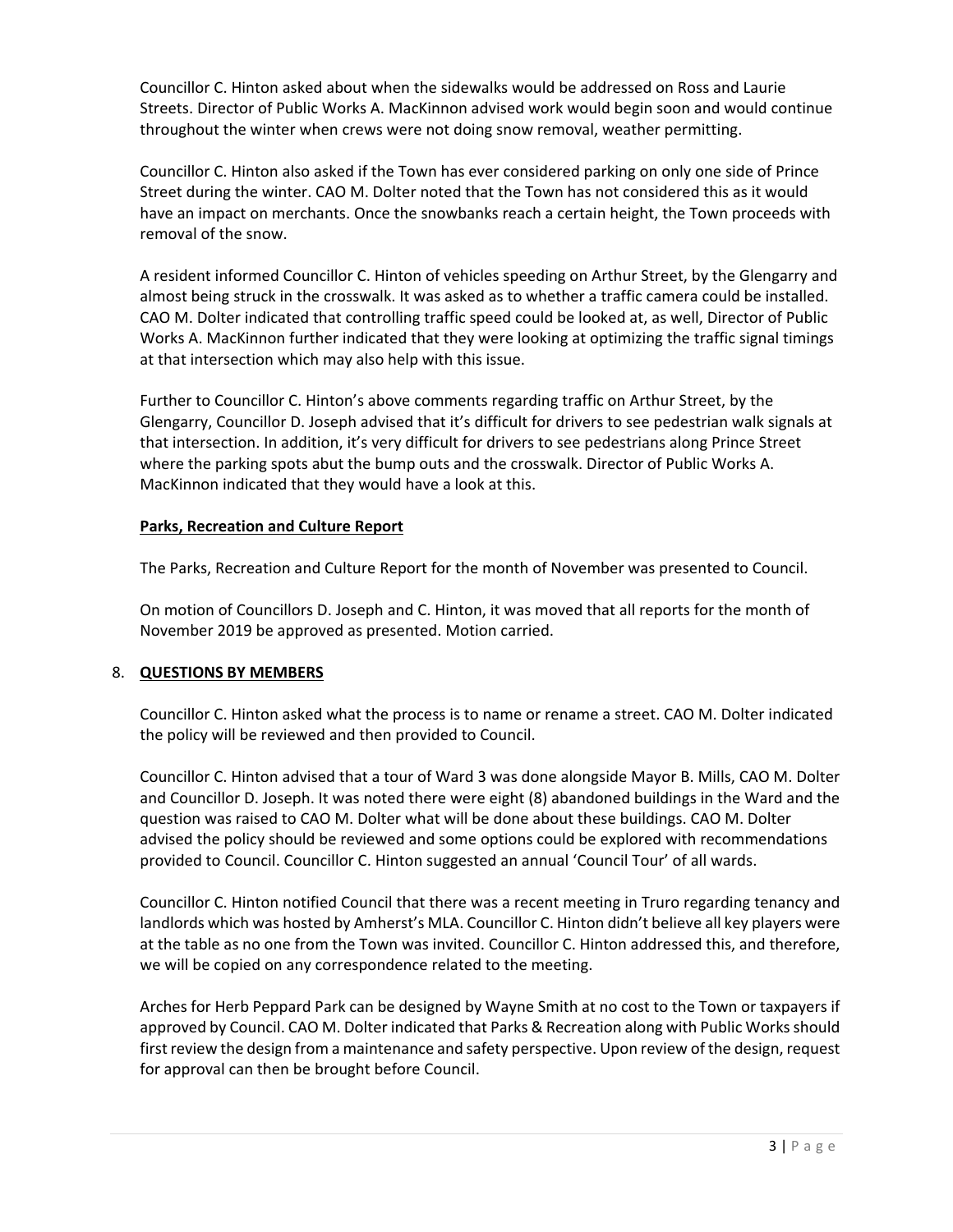Regarding February's Public Council Meeting during African Nova Scotian Month, Councillor C. Hinton asked if it was possible to have an earlier start time of 11:30 am. Mayor B. Mills advised that there did not appear to be an issue with this, it would just need to be communicated.

Further to African Nova Scotian Month, Councillor W. Talbot advised he received numerous complaints last year at the lack of advertisement promoting the event. Mayor B. Mills indicated that the upcoming presentation to Council regarding a Communications Plan should address this issue (see item 10 (b).

Councillor W. Talbot expressed his concern with the Province's Accessibility Plan which is to be implemented by 2030. A Committee with representation from the disability community has yet to be formed. CAO M. Dolter noted that a committee for this plan is to be in place by April 2020. The formation of this committee will begin soon.

Councillor W. Talbot attended the closing ceremony regarding the investigation of colored homes. A document which provided an overview will get circulated amongst Councillors as information.

Councillor B. Kinsman asked for clarification regarding the Victoria Park Management Plan and whether a checklist of all the recommendations from the various studies could be provided. CAO M. Dolter advised that the Director of Parks, Recreation and Culture A. Simms has already begun reviewing the Plan's action items and a report would be provided back to Council after it's first provided to the Parks, Recreation and Culture Committee.

Mayor B. Mills asked Council for approval to have a letter sent to Lenore Zann regarding the gas tax rebate requesting the perpetual doubling of the rebate highlighting how helpful it's been to municipal units. Council supported this request.

## 9. **MOTIONS OF RECONSIDERATION** – N/A

## 10. **NEW BUSINESS**

- a) **Holiday Heroes/Truro Police Service** presented to Council at the first of the meeting.
- b) **Communications Plan** A proposed communications plan was presented to Council.
	- o A concern was expressed regarding those who may not have computer access as well as with quality control; we need to ensure all content is timely, accurate, factual with consistent messaging.
	- o Manager of Economic Development A. Grant indicated that senior staff and Council would be consulted to help build content on a regular basis.
	- o The idea of the plan is to compliment what Truro Buzz is already doing.
	- o All press releases will be approved by the CAO prior to being posted to social media.
	- o A breakdown of users using the Town's social media platforms from a demographic perspective was not explored, however, this could be done and presented to Council.

On motion of Deputy Mayor T. Chisholm and Councillor C. Hinton, approval of the presented communications plan was granted and for the communications team to proceed with implementation. Motion carried.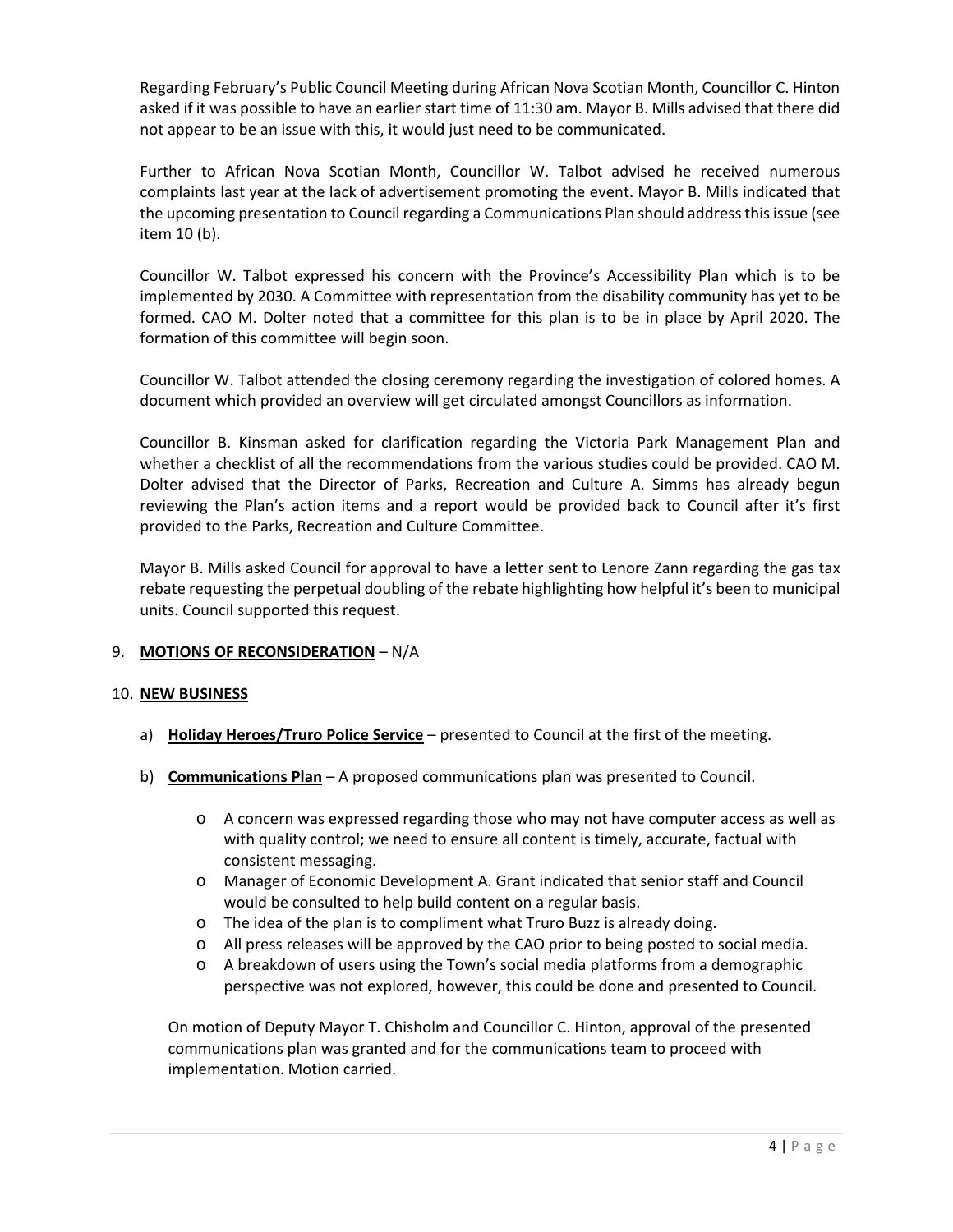## c) **Library Board Member Appointment**

On motion of Councillors C. Hinton and B. Kinsman, it was moved that Donna MacGillivray be appointed as a member of the Regional Library Board. Motion carried.

# d) **Citizen Survey/Physical Activity Strategy**

Director of Parks, Recreation and Culture A. Simms briefed Council on the redevelopment of Truro's Physical Activity Strategy with phase one (1) being a citizen phone survey to be completed by Nova Insights & Vision Research during selected times in December and January. This information will also be posted to the Town's social media platforms.

# e) **RECC Solar Energy Project**

The County of Colchester approached the Town last year regarding the installation of solar panels on the co-owned RECC building. The Town declined to be involved in the project due to other financial obligations. The Town would support the County should they wish to proceed, contingent upon confirmation of structural integrity of the installation by an engineer, of which was received by the Town. A formal agreement will be prepared between the municipal units upon approval from Council to define any liabilities, maintenance and repairs associated with the project.

On motion of Councillors W. Talbot and C. Fritz, approval was granted for the County of Colchester to proceed with the solar panel project as presented. Motion carried.

# f) **4H Concert/Colchester Legion Stadium**

4H is requesting the in-kind use of the Colchester Legion Stadium October  $1<sup>st</sup>$  and/or October 2<sup>nd</sup>, 2020 to host a Gord Bamford concert.

There were some initial challenges/considerations:

- o The ice will be in; therefore, flooring is an issue. Director of Parks, Recreation and Culture A. Simms contacted Matt Moore at the RECC to enquire about the use of theirs. The RECC has tentative bookings at that time, and so, cannot guarantee its use. A. Simms to follow up with Matt Moore regarding availability of the flooring.
- o Overall, the cost to the Town is estimated to be between \$10,000‐\$15,000; to off‐set the loss of revenue, can the Town receive a portion of the sale of the tickets or the sale of beverages at the bar? Should the County be approached for shared in‐kind support being that 4H is a rural initiative?
- $\circ$  Two (2) forklifts would also be required, in which, the Town only has one (1), therefore, the other would need to be rented.

Should the RECC's flooring be available for the Town's use, further discussion will need to take place with respect to the other issues prior to a decision.